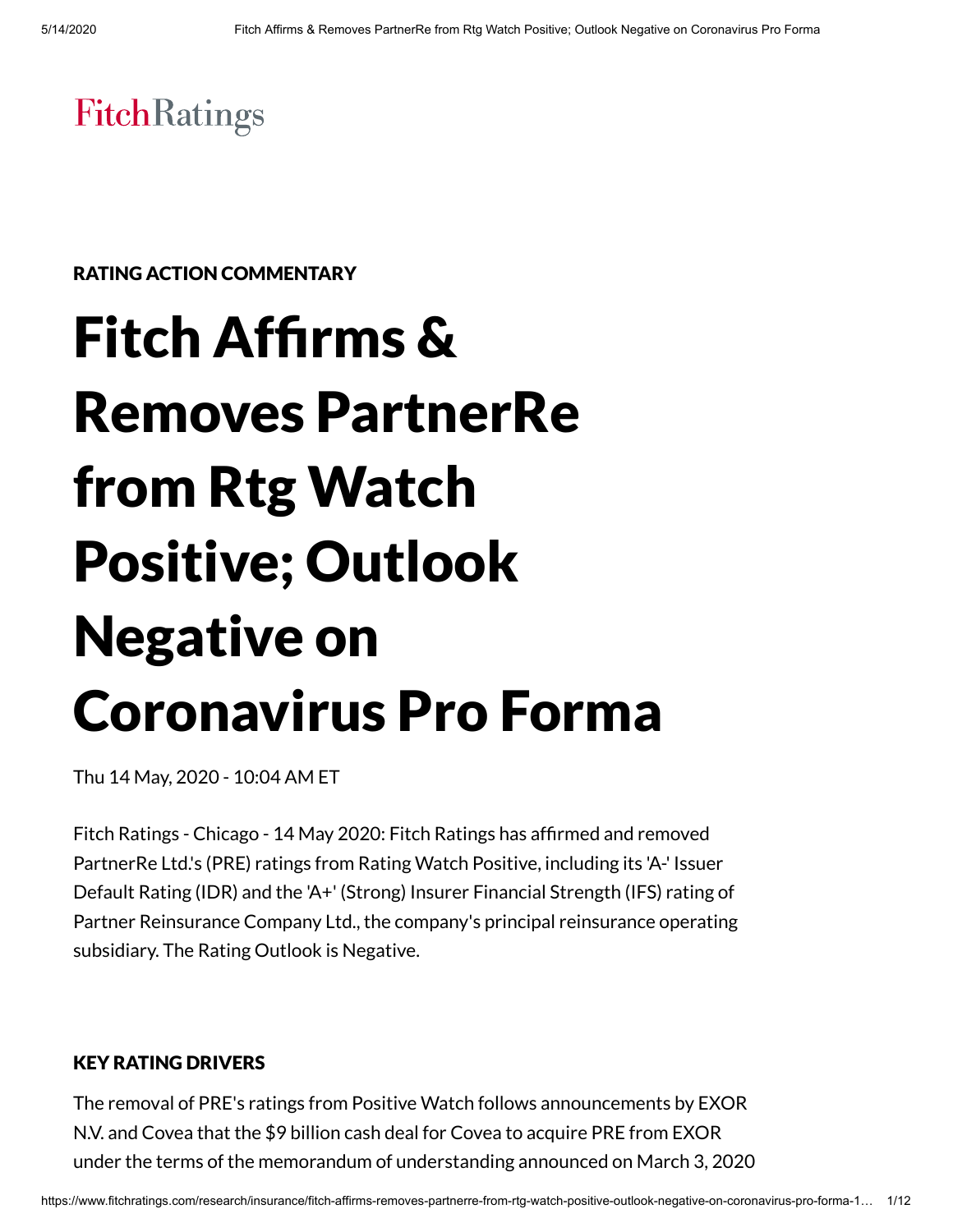will not be completed. The Rating Watch Positive reflected the potential for ownership by Covea, a larger property/casualty (P/C), health and life insurance organization, to benefit PRE's ratings under a group credit approach. Fitch views EXOR's ownership as neutral to PRE's ratings.

Fitch last reviewed PRE's ratings on April 24, 2020, when Fitch maintained the ratings on Rating Watch Positive following its assessment of the impact of the coronavirus pandemic under a set of ratings assumptions described below. These assumptions were used by Fitch to develop pro forma financial metrics for PRE that Fitch compared to both ratings guidelines defined in its criteria, and relative to previously established Rating Sensitivities for PRE. Fitch had stated that absent the pending transaction with Covea, PRE's ratings would have been affirmed with a Negative Outlook under Fitch's pro forma financial analysis.

As such, the Negative Outlook reflects pro forma results that fall outside some rating sensitivities and guidelines. In particular, PRE's pro forma score on Fitch's Prism factor-based capital model declines to high in the 'Strong' category from an actual 2019 score of 'Very Strong' and breaches the rating sensitivity of failing to maintain at least a 'Very Strong' Prism score. The pro forma financial leverage ratio (FLR) of 21.0% is only modestly higher than the 19.9% actual at March 31, 2020 and remains below the 25.0% downgrade rating sensitivity and continues to be in line with an 'aa-' credit factor score.

These pro forma results reflect a 14% decline in shareholders' equity from YE 2019 that was primarily driven by Fitch's assumptions regarding a decline in stock indices and an increase in two-year cumulative high yield bond default rates. PRE maintains a manageable exposure in equities at 7% of the total investment portfolio and 18% of shareholders' equity at Dec. 31, 2019. Other invested assets comprise 18% of the total portfolio and 46% of shareholders' equity at Dec. 31, 2019, with the largest asset being corporate loans at 11% of the total portfolio and 26% of shareholders' equity. These loans are largely U.S. bank loans with a weighted average credit rating of 'BB-'/'B+'. The fixed maturity portfolio is high quality with an average rating of 'AA', 8% rated 'BBB' and 3% below investment grade/unrated at YE 2019.

The pro forma shareholders' equity decline also reflects Fitch's assumption of increased coronavirus-related reinsurance claims, although Fitch views the exposure as manageable. PRE reported a 1Q20 combined ratio of 103.8%, up from 97.7% in 1Q19, due primarily to \$69 million (5.8pp) of adverse prior year reserve development compared to \$11 million (1.0pp) favorable in 1Q19. The 1Q20 results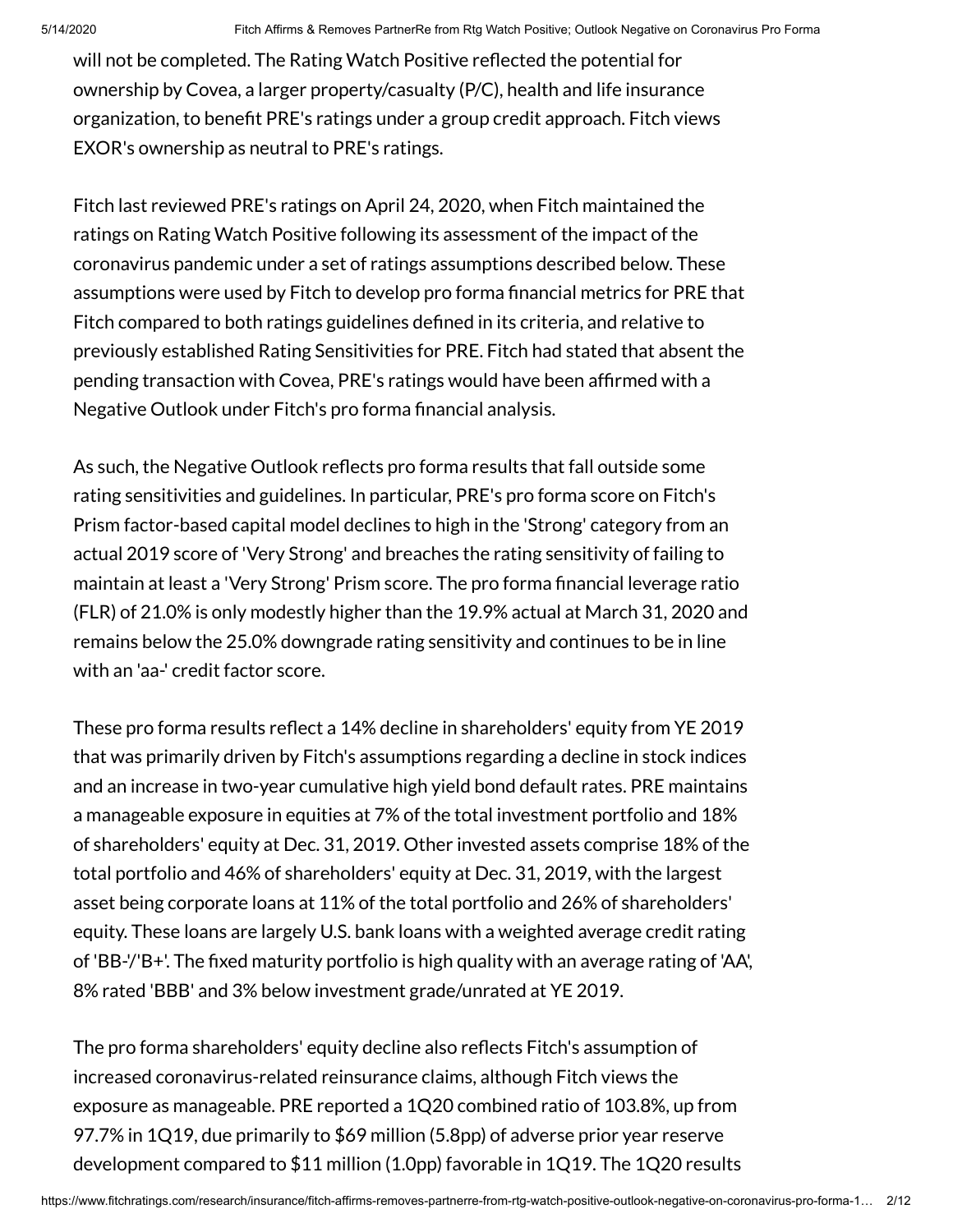also included a modest \$18 million (1.5pp) of pre-tax losses from event cancellation claims associated with coronavirus that reflect estimates on claims incurred as of March 31, 2020, with potentially more sizable losses to be incurred in future quarters. Fitch's pro forma analysis also reflects exposure to somewhat higher potential mortality losses in its life reinsurance business due to the coronavirus.

PRE's operating results have been pressured recently with the non-life segment posting a three-year average (2017-2019) combined ratio and operating ratio of 101.5% and 93.5%, respectively, driven by increased catastrophe losses and a declining benefit from favorable reserve development. These results are inconsistent with both the company's historical performance and Fitch's expectations for the rating of combined ratios below 100% and operating ratios below 90%.

PRE's ratings continue to reflect the company's moderate and diverse non-life and life and health reinsurance business profile, very strong capitalization with reasonable financial leverage, strong long-term financial performance and strong reserve position.

#### KEY ASSUMPTIONS

Assumptions for Coronavirus Impact (Rating Case):

Fitch used the following key assumptions, which are designed to identify areas of vulnerability, in support of the pro forma rating analysis discussed above:

--Decline in key stock market indices by 35% relative to Jan. 1, 2020;

--Increase in two-year cumulative high-yield bond default rate to 16%, applied to current non-investment-grade assets, as well as 12% of 'BBB' assets;

--Both upward and downward pressure on interest rates, with spreads widening (including high-yield by 400bps), coupled with notable declines in government rates;

--Capital markets access is limited for issuers at senior debt levels of 'BBB' and below;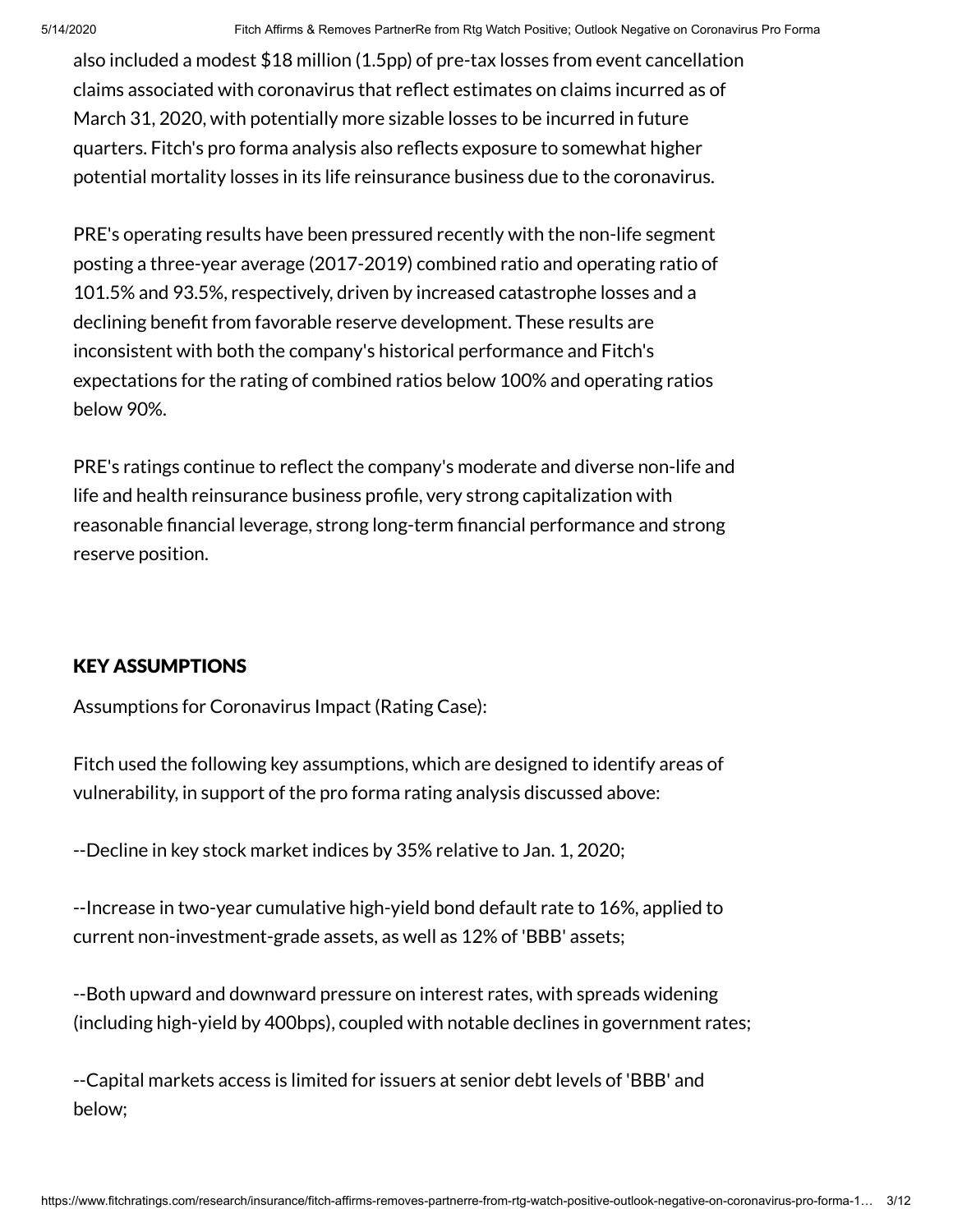--A coronavirus infection rate of 5% and a mortality rate (as a percent of infected) of 1%;

--For non-life reinsurance, a negative impact on the industry-level accident year loss ratio from coronavirus-related claims at 3.5 percentage points.

# RATING SENSITIVITIES

The ratings remain sensitive to any material change in Fitch's rating case assumptions with respect to the coronavirus pandemic. Periodic updates to our assumptions are possible given the rapid pace of changes in government actions in response to the pandemic, and the pace with which new information is available on the medical aspects of the outbreak. An indication of how ratings would be expected to be affected under a set of stress case assumptions is included at the end of this section to help frame sensitivities to a severe downside scenario.

Factors that could, individually or collectively, lead to negative rating action/downgrade:

--A material adverse change in Fitch's ratings assumptions with respect to the coronavirus impact.

--Sustained reported combined ratios above 100%, operating ratios above 90% or net income ROE below 7%; fixed-charge coverage below 6.0x; consistent adverse loss reserve development; failure to maintain at least a 'Very Strong' Prism score; an FLR above 25%; deterioration in EXOR's credit profile.

--Hybrid securities ratings could also be lowered by one notch to reflect higher nonperformance risk should Fitch view Bermuda's regulatory environment as becoming more restrictive in its supervision of (re)insurers with respect to hybrid features.

Factors that could, individually or collectively, lead to positive rating action/upgrade:

--A positive rating action, including a return to a Stable Outlook, is prefaced by Fitch's ability to reliably forecast the impact of the coronavirus pandemic on the financial profile of both the global reinsurance sector and PRE.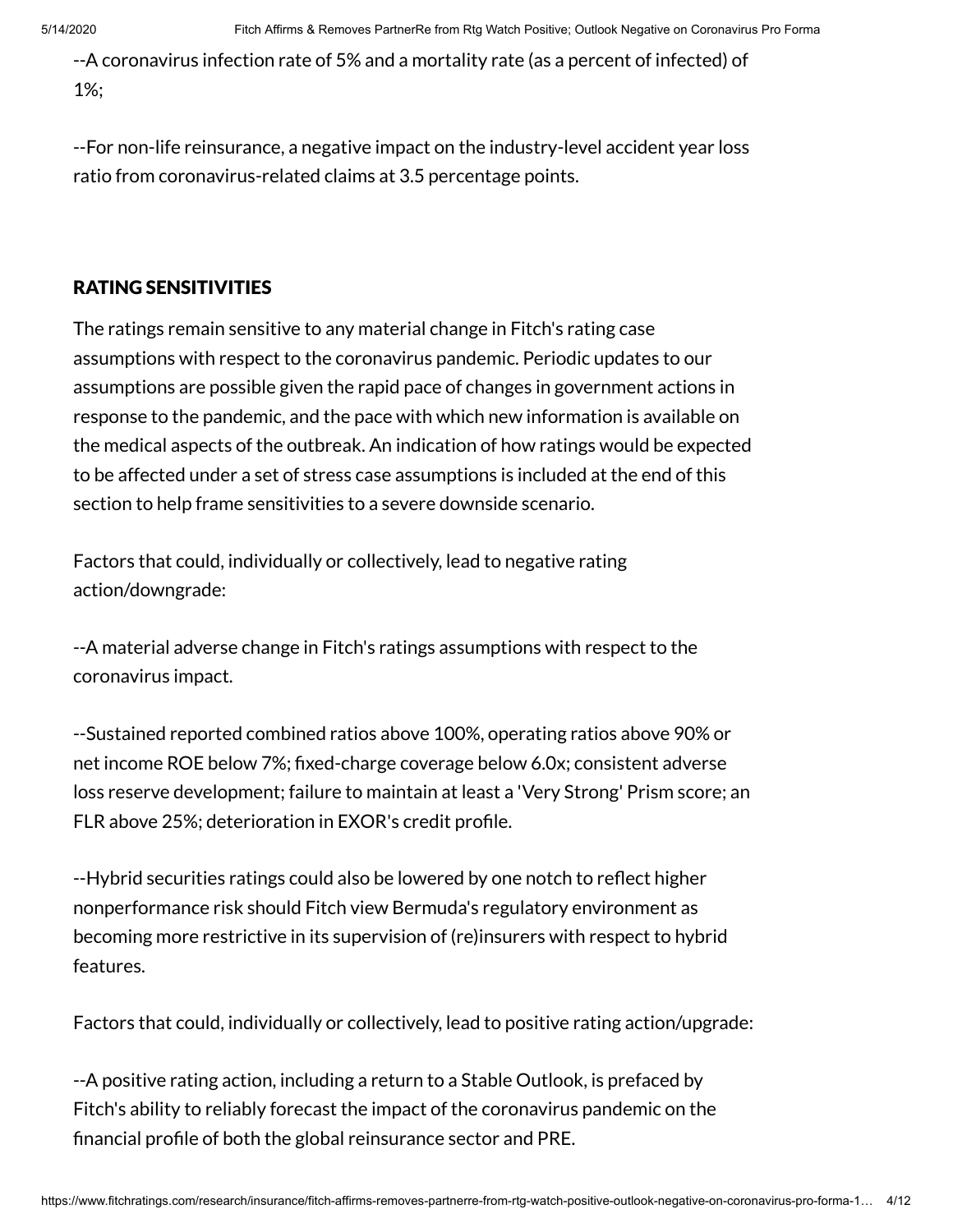--The Rating Outlook could return to Stable if PRE's actual Prism score is maintained at 'Very Strong', which Fitch believes could occur if asset market declines are materially less severe than suggested by Fitch's pro forma ratings assumptions, while posting combined ratios in line with or better than its 'A+' rated peers.

--Improvement to a favorable business profile as a result of an enhanced relative competitive market position; demonstrating favorable run-rate earnings and low volatility, with a combined ratio in the low 90% range; growth in risk-adjusted capital, while maintaining an 'Extremely Strong' Prism score; an FLR at or below 20%; fixed-charge coverage of at least 8.0x.

#### Stress Case Sensitivity Analysis

--Fitch's Stress Case assumes a 60% stock market decline, two-year cumulative highyield bond default rate of 22%, high-yield bond spreads widening by 600bps, more prolonged declines in government rates, heightened pressure on capital markets access, a coronavirus infection rate of 15% and mortality rate of 0.75%, an adverse non-life industry-level loss ratio impact of 7 percentage points for coronavirus claims.

--The implied rating impact under the stress case would be a downgrade by one to two notches.

#### BEST/WORST CASE RATING SCENARIO

International scale credit ratings of Financial Institutions issuers have a best-case rating upgrade scenario (defined as the 99th percentile of rating transitions, measured in a positive direction) of three notches over a three-year rating horizon; and a worst-case rating downgrade scenario (defined as the 99th percentile of rating transitions, measured in a negative direction) of four notches over three years. The complete span of best- and worst-case scenario credit ratings for all rating categories ranges from 'AAA' to 'D'. Best- and worst-case scenario credit ratings are based on historical performance. For more information about the methodology used to determine sector-specific best- and worst-case scenario credit ratings, visit [https://www.fitchratings.com/site/re/10111579.](https://www.fitchratings.com/site/re/10111579)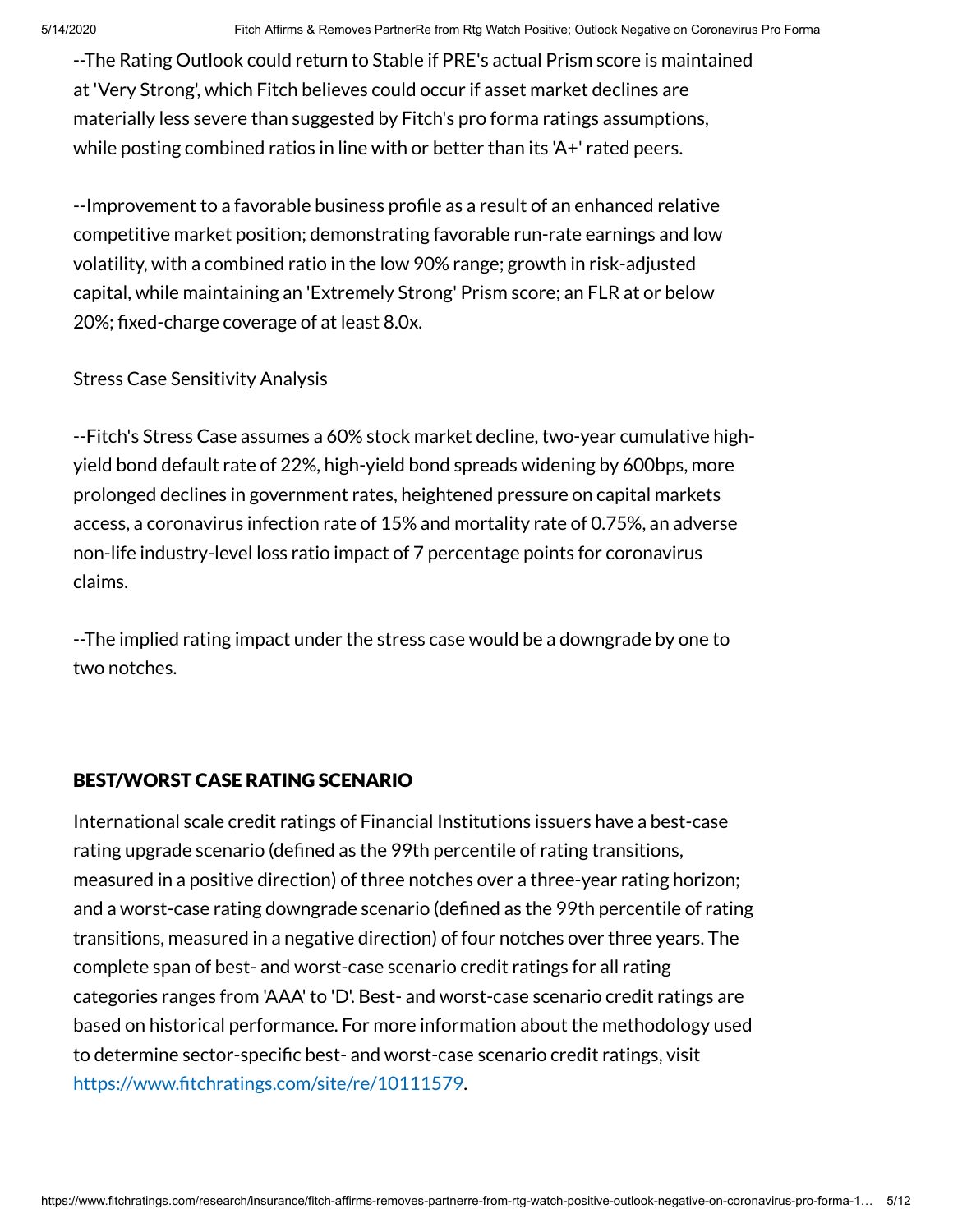# REFERENCES FOR SUBSTANTIALLY MATERIAL SOURCE CITED AS KEY DRIVER OF RATING

The principal sources of information used in the analysis are described in the Applicable Criteria.

# ESG CONSIDERATIONS

The highest level of ESG credit relevance, if present, is a score of 3. This means ESG issues are credit-neutral or have only a minimal credit impact on the entity(ies), either due to their nature or to the way in which they are being managed by the entity(ies). For more information on Fitch's ESG Relevance Scores, visit [www.fitchratings.com/esg.](http://www.fitchratings.com/esg)

| <b>ENTITY/DEBT</b>                                                                | <b>RATING</b>     |            |          |  |
|-----------------------------------------------------------------------------------|-------------------|------------|----------|--|
| PartnerRe<br>Finance B LLC                                                        |                   |            |          |  |
| senior<br>unsecured                                                               | LT                | BBB+       | Affirmed |  |
| Partner<br>Reinsurance<br>Company Ltd.                                            | Ins<br>Fin<br>Str | $A+$       | Affirmed |  |
| PartnerRe Ltd.                                                                    | LT<br><b>IDR</b>  | $A -$      | Affirmed |  |
| • preferred                                                                       | LT.               | <b>BBB</b> | Affirmed |  |
| $\bullet$ junior<br>المستقلب وبالقائد والملامية<br>VIEW ADDITIONAL DATING DETAILS | LT.               | <b>BBB</b> | Affirmed |  |

# RATING ACTIONS

VIEW ADDITIONAL RATING DETAILS

# FITCH RATINGS ANALYSTS

# **Brian Schneider, CPA, CPCU, ARe**

Senior Director

Primary Rating Analyst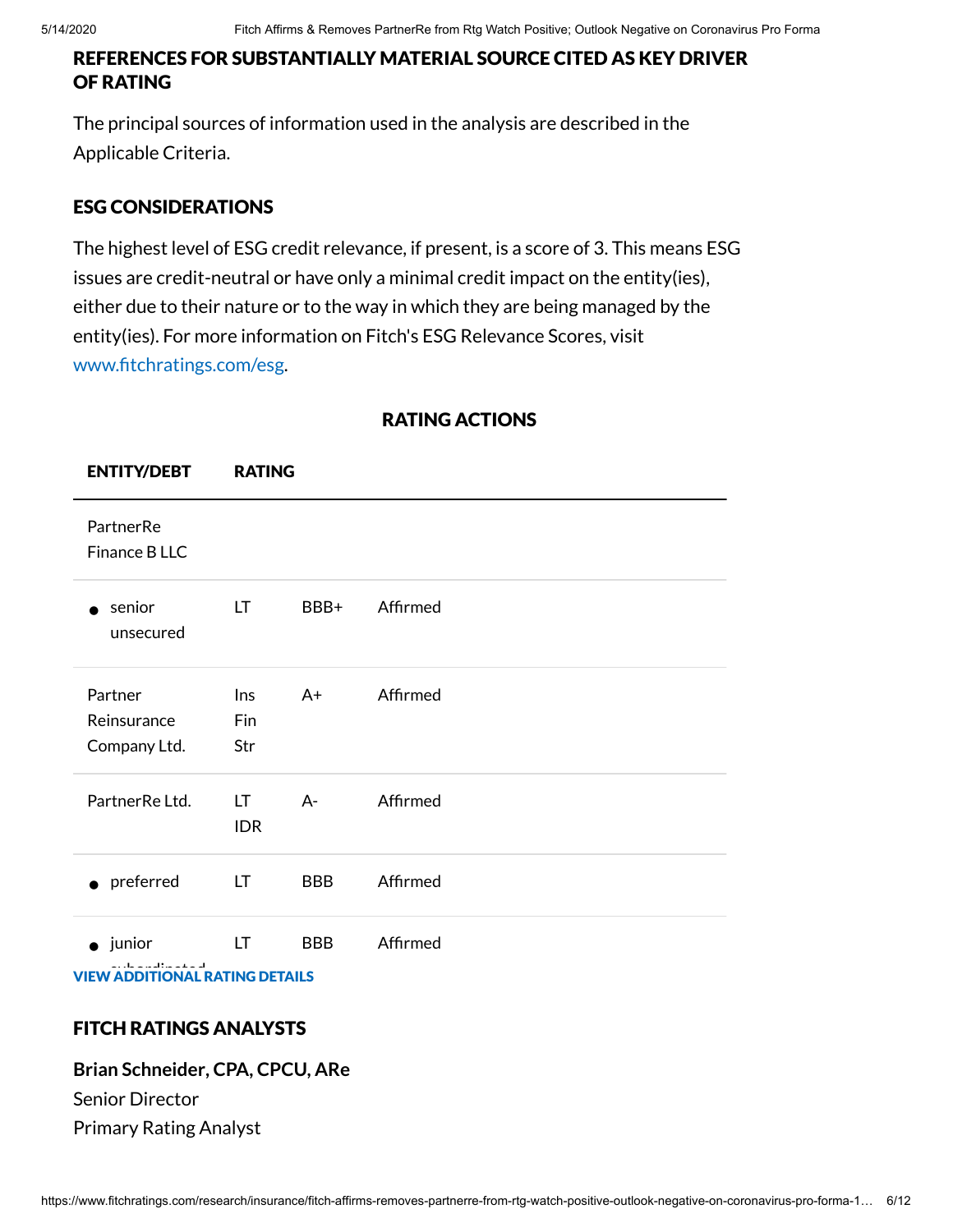+1 312 606 2321 Fitch Ratings, Inc. One North Wacker Drive Chicago 60606

**Christopher Grimes, CFA** Director Secondary Rating Analyst

+1 312 368 3263

#### **Julie Burke, CFA, CPA**

Managing Director Committee Chairperson +1 312 368 3158

#### MEDIA CONTACTS

#### **Hannah James**

New York +1 646 582 4947 hannah.james@thefitchgroup.com

Additional information is available on www.fitchratings.com

The following issuer(s) did not participate in the rating process, or provide additional information, beyond the issuer's available public disclosure: PartnerRe Ltd., Partner Reinsurance Company Ltd., PartnerRe Ireland Finance DAC, PartnerRe Finance B LLC

# APPLICABLE CRITERIA

Insurance Rating Criteria (pub. 02 Mar 2020) (including rating [assumption](https://www.fitchratings.com/research/insurance/insurance-rating-criteria-02-03-2020) sensitivity)

#### APPLICABLE MODELS

Numbers in parentheses accompanying applicable model(s) contain hyperlinks to criteria providing description of model(s).

Prism Factor-Based Capital Model, v1.7.1 [\(1](https://www.fitchratings.com/site/re/969155))

# ADDITIONAL DISCLOSURES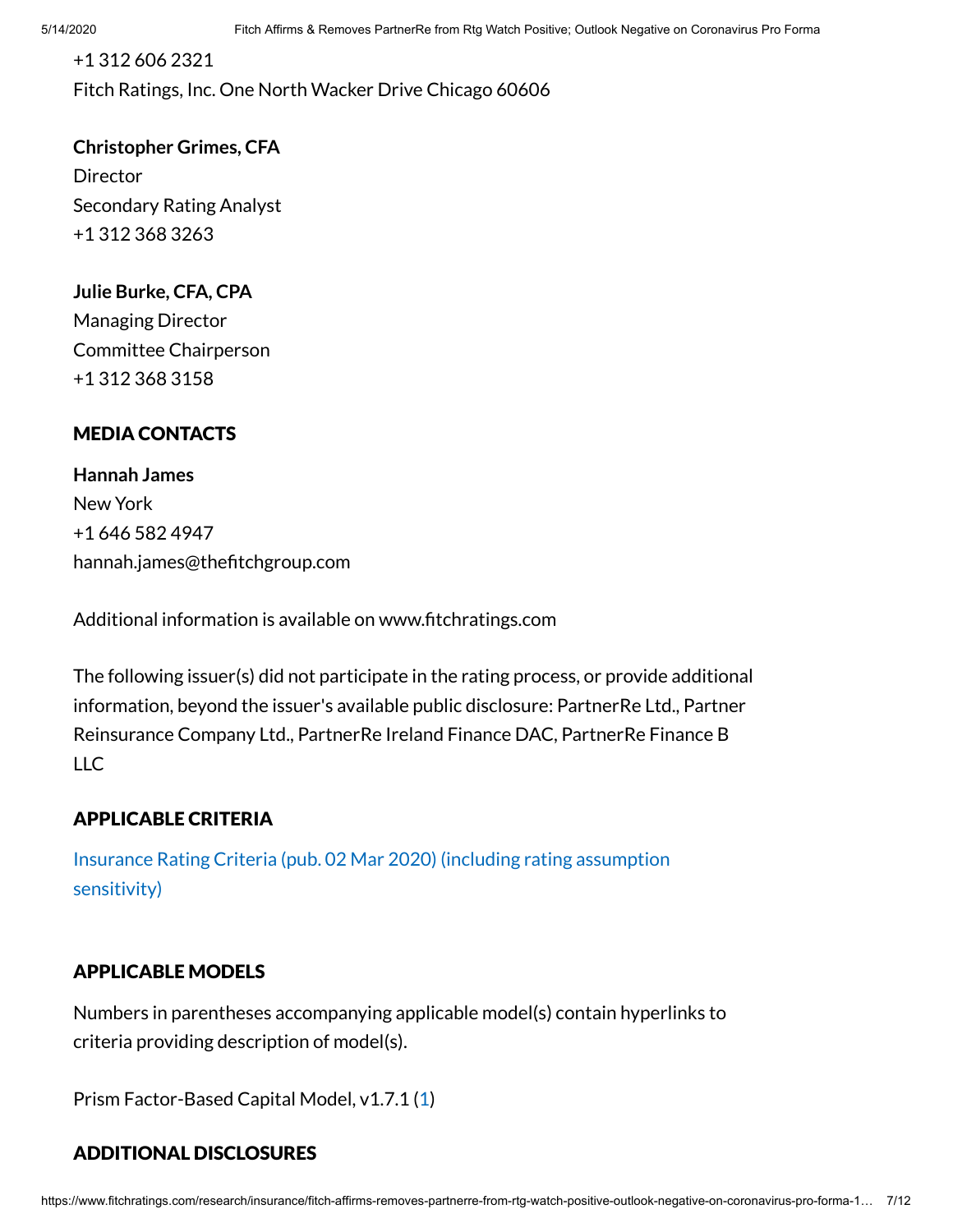[Dodd-Frank](https://www.fitchratings.com/research/insurance/fitch-affirms-removes-partnerre-from-rtg-watch-positive-outlook-negative-on-coronavirus-pro-forma-14-05-2020/dodd-frank-disclosure) Rating Information Disclosure Form

[Solicitation](#page-10-0) Status

[Endorsement](https://www.fitchratings.com/regulatory) Policy

#### ENDORSEMENT STATUS

| Partner Reinsurance Company Ltd. | <b>EU Endorsed</b> |
|----------------------------------|--------------------|
| PartnerRe Finance B LLC          | <b>FU</b> Fndorsed |
| PartnerRe Ireland Finance DAC    | <b>FU</b> Fndorsed |
| PartnerRe Ltd.                   | <b>FU</b> Fndorsed |

### ADDITIONAL DISCLOSURES FOR UNSOLICITED CREDIT RATINGS

| <b>Partner Reinsurance Company Ltd. (Unsolicited)</b>  |     |
|--------------------------------------------------------|-----|
| With Rated Entity or Related Third Party Participation | No. |
| With Access to Internal Documents                      | No. |
| With Access to Management                              | No. |
| Partner Re Ireland Finance DAC (Unsolicited)           |     |
| With Rated Entity or Related Third Party Participation | No. |
| With Access to Internal Documents                      | No  |
| With Access to Management                              | No. |
| PartnerRe Ltd. (Unsolicited)                           |     |
| With Rated Entity or Related Third Party Participation | No  |
| With Access to Internal Documents                      | No  |
| With Access to Management                              | No  |

#### DISCLAIMER

ALL FITCH CREDIT RATINGS ARE SUBJECT TO CERTAIN LIMITATIONS AND DISCLAIMERS. PLEASE READ THESE LIMITATIONS AND DISCLAIMERS BY FOLLOWING THIS LINK:

[HTTPS://WWW.FITCHRATINGS.COM/UNDERSTANDINGCREDITRATINGS](https://www.fitchratings.com/UNDERSTANDINGCREDITRATINGS). IN ADDITION, THE FOLLOWING [HTTPS://WWW.FITCHRATINGS.COM/RATING-](https://www.fitchratings.com/rating-definitions-document)DEFINITIONS-DOCUMENT DETAILS FITCH'S RATING DEFINITIONS FOR EACH RATING SCALE AND RATING CATEGORIES, INCLUDING DEFINITIONS RELATING TO DEFAULT. PUBLISHED RATINGS, CRITERIA, AND METHODOLOGIES ARE AVAILABLE FROM THIS SITE AT ALL TIMES. FITCH'S CODE OF CONDUCT, CONFIDENTIALITY, CONFLICTS OF INTEREST, AFFILIATE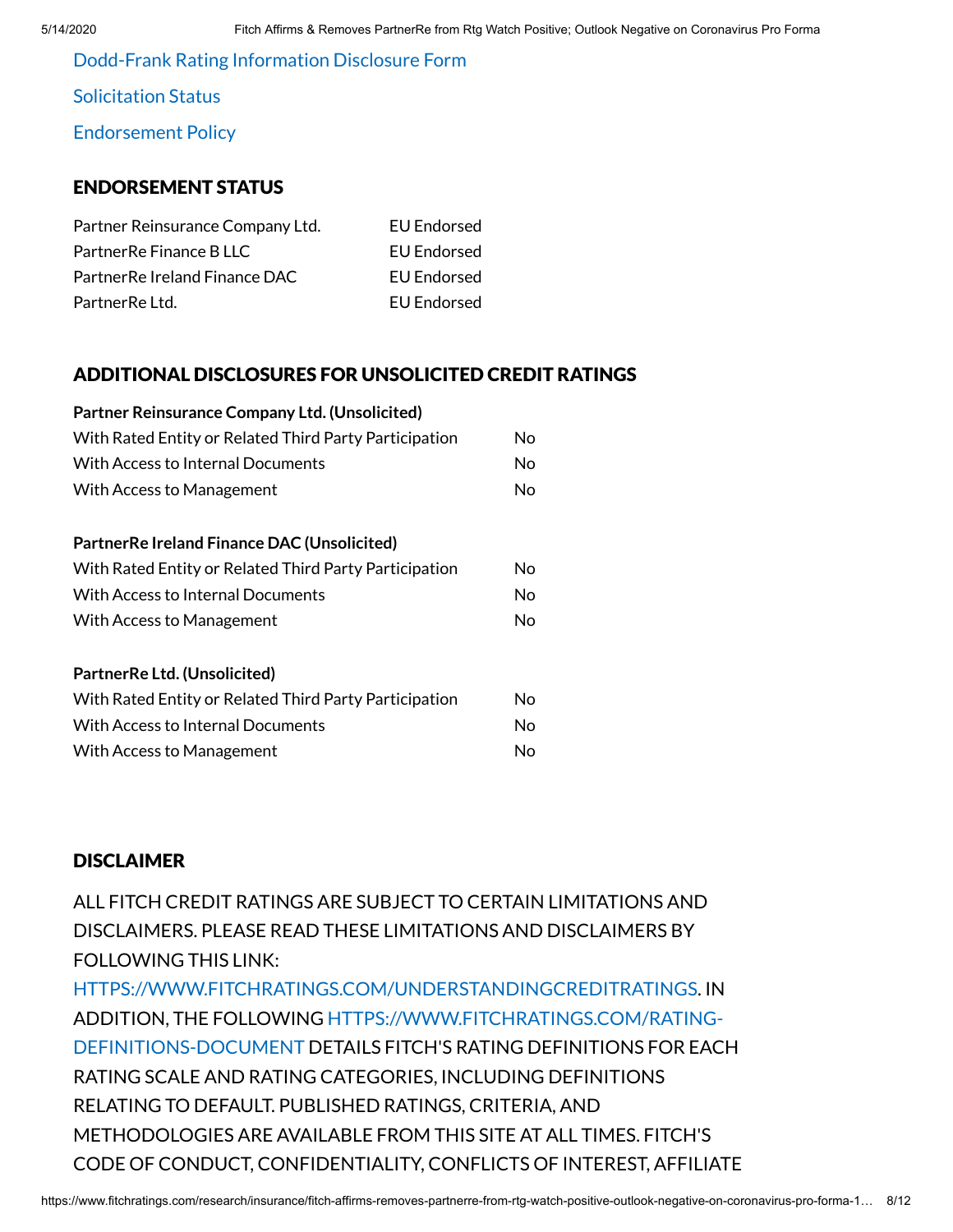FIREWALL, COMPLIANCE, AND OTHER RELEVANT POLICIES AND PROCEDURES ARE ALSO AVAILABLE FROM THE CODE OF CONDUCT SECTION OF THIS SITE. DIRECTORS AND SHAREHOLDERS RELEVANT INTERESTS ARE AVAILABLE AT [HTTPS://WWW.FITCHRATINGS.COM/SITE/REGULATORY](https://www.fitchratings.com/site/regulatory). FITCH MAY HAVE PROVIDED ANOTHER PERMISSIBLE SERVICE TO THE RATED ENTITY OR ITS RELATED THIRD PARTIES. DETAILS OF THIS SERVICE FOR RATINGS FOR WHICH THE LEAD ANALYST IS BASED IN AN EU-REGISTERED ENTITY CAN BE FOUND ON THE ENTITY SUMMARY PAGE FOR THIS ISSUER ON THE FITCH WEBSITE.

#### READ LESS

#### COPYRIGHT

Copyright © 2020 by Fitch Ratings, Inc., Fitch Ratings Ltd. and its subsidiaries. 33 Whitehall Street, NY, NY 10004. Telephone: 1-800-753-4824, (212) 908-0500. Fax: (212) 480-4435. Reproduction or retransmission in whole or in part is prohibited except by permission. All rights reserved. In issuing and maintaining its ratings and in making other reports (including forecast information), Fitch relies on factual information it receives from issuers and underwriters and from other sources Fitch believes to be credible. Fitch conducts a reasonable investigation of the factual information relied upon by it in accordance with its ratings methodology, and obtains reasonable verification of that information from independent sources, to the extent such sources are available for a given security or in a given jurisdiction. The manner of Fitch's factual investigation and the scope of the third-party verification it obtains will vary depending on the nature of the rated security and its issuer, the requirements and practices in the jurisdiction in which the rated security is offered and sold and/or the issuer is located, the availability and nature of relevant public information, access to the management of the issuer and its advisers, the availability of pre-existing third-party verifications such as audit reports, agreed-upon procedures letters, appraisals, actuarial reports, engineering reports, legal opinions and other reports provided by third parties, the availability of independent and competent third- party verification sources with respect to the particular security or in the particular jurisdiction of the issuer, and a variety of other factors. Users of Fitch's ratings and reports should understand that neither an enhanced factual investigation nor any third-party verification can ensure that all of the information Fitch relies on in connection with a rating or a report will be accurate and complete. Ultimately, the issuer and its advisers are responsible for the accuracy of the information they provide to Fitch and to the market in offering documents and other reports. In issuing its ratings and its reports, Fitch must rely on the work of experts,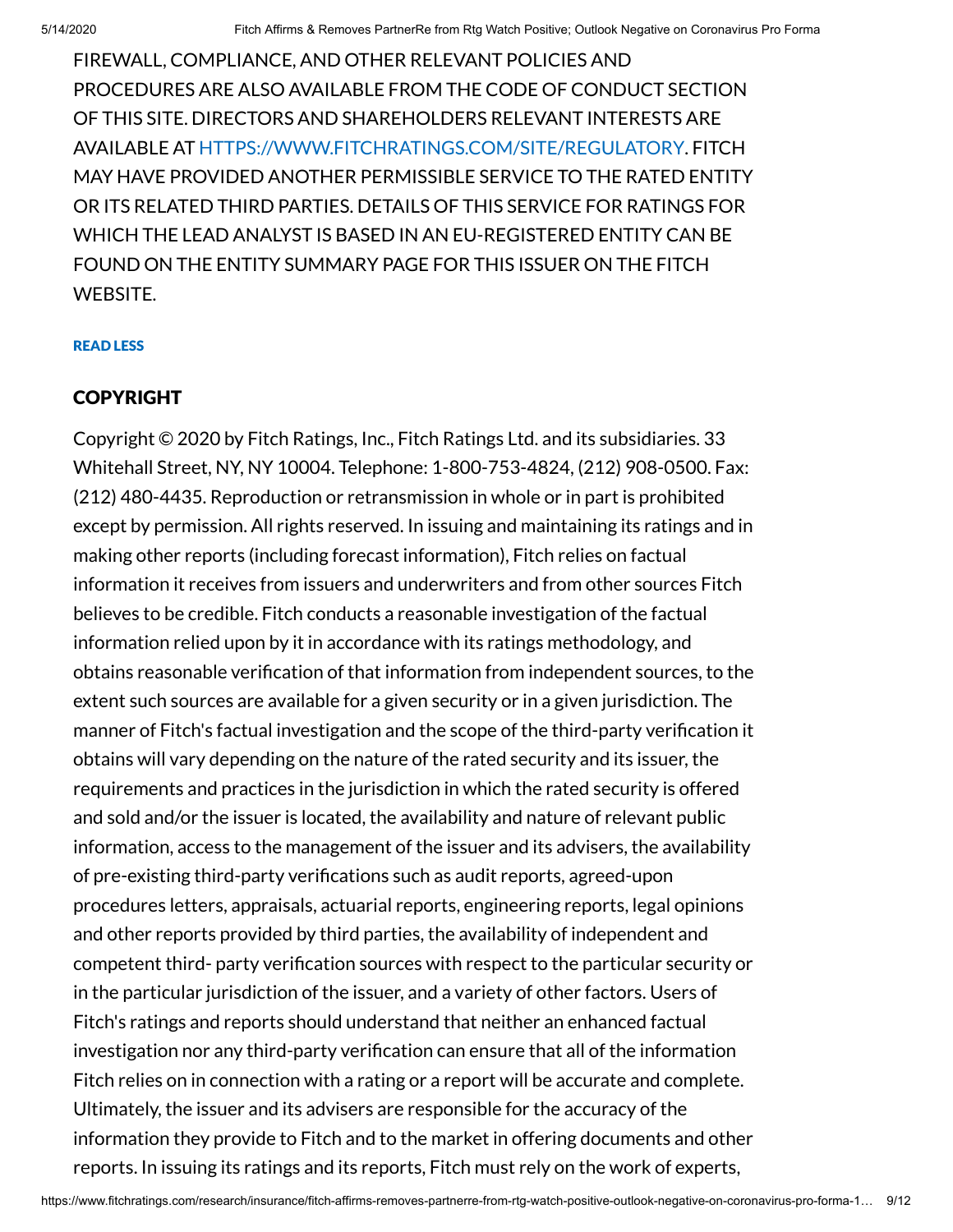including independent auditors with respect to financial statements and attorneys with respect to legal and tax matters. Further, ratings and forecasts of financial and other information are inherently forward-looking and embody assumptions and predictions about future events that by their nature cannot be verified as facts. As a result, despite any verification of current facts, ratings and forecasts can be affected by future events or conditions that were not anticipated at the time a rating or forecast was issued or affirmed.

The information in this report is provided "as is" without any representation or warranty of any kind, and Fitch does not represent or warrant that the report or any of its contents will meet any of the requirements of a recipient of the report. A Fitch rating is an opinion as to the creditworthiness of a security. This opinion and reports made by Fitch are based on established criteria and methodologies that Fitch is continuously evaluating and updating. Therefore, ratings and reports are the collective work product of Fitch and no individual, or group of individuals, is solely responsible for a rating or a report. The rating does not address the risk of loss due to risks other than credit risk, unless such risk is specifically mentioned. Fitch is not engaged in the offer or sale of any security. All Fitch reports have shared authorship. Individuals identified in a Fitch report were involved in, but are not solely responsible for, the opinions stated therein. The individuals are named for contact purposes only. A report providing a Fitch rating is neither a prospectus nor a substitute for the information assembled, verified and presented to investors by the issuer and its agents in connection with the sale of the securities. Ratings may be changed or withdrawn at any time for any reason in the sole discretion of Fitch. Fitch does not provide investment advice of any sort. Ratings are not a recommendation to buy, sell, or hold any security. Ratings do not comment on the adequacy of market price, the suitability of any security for a particular investor, or the tax-exempt nature or taxability of payments made in respect to any security. Fitch receives fees from issuers, insurers, guarantors, other obligors, and underwriters for rating securities. Such fees generally vary from US\$1,000 to US\$750,000 (or the applicable currency equivalent) per issue. In certain cases, Fitch will rate all or a number of issues issued by a particular issuer, or insured or guaranteed by a particular insurer or guarantor, for a single annual fee. Such fees are expected to vary from US\$10,000 to US\$1,500,000 (or the applicable currency equivalent). The assignment, publication, or dissemination of a rating by Fitch shall not constitute a consent by Fitch to use its name as an expert in connection with any registration statement filed under the United States securities laws, the Financial Services and Markets Act of 2000 of the United Kingdom, or the securities laws of any particular jurisdiction. Due to the relative efficiency of electronic publishing and distribution, Fitch research may be available to electronic subscribers up to three days earlier than to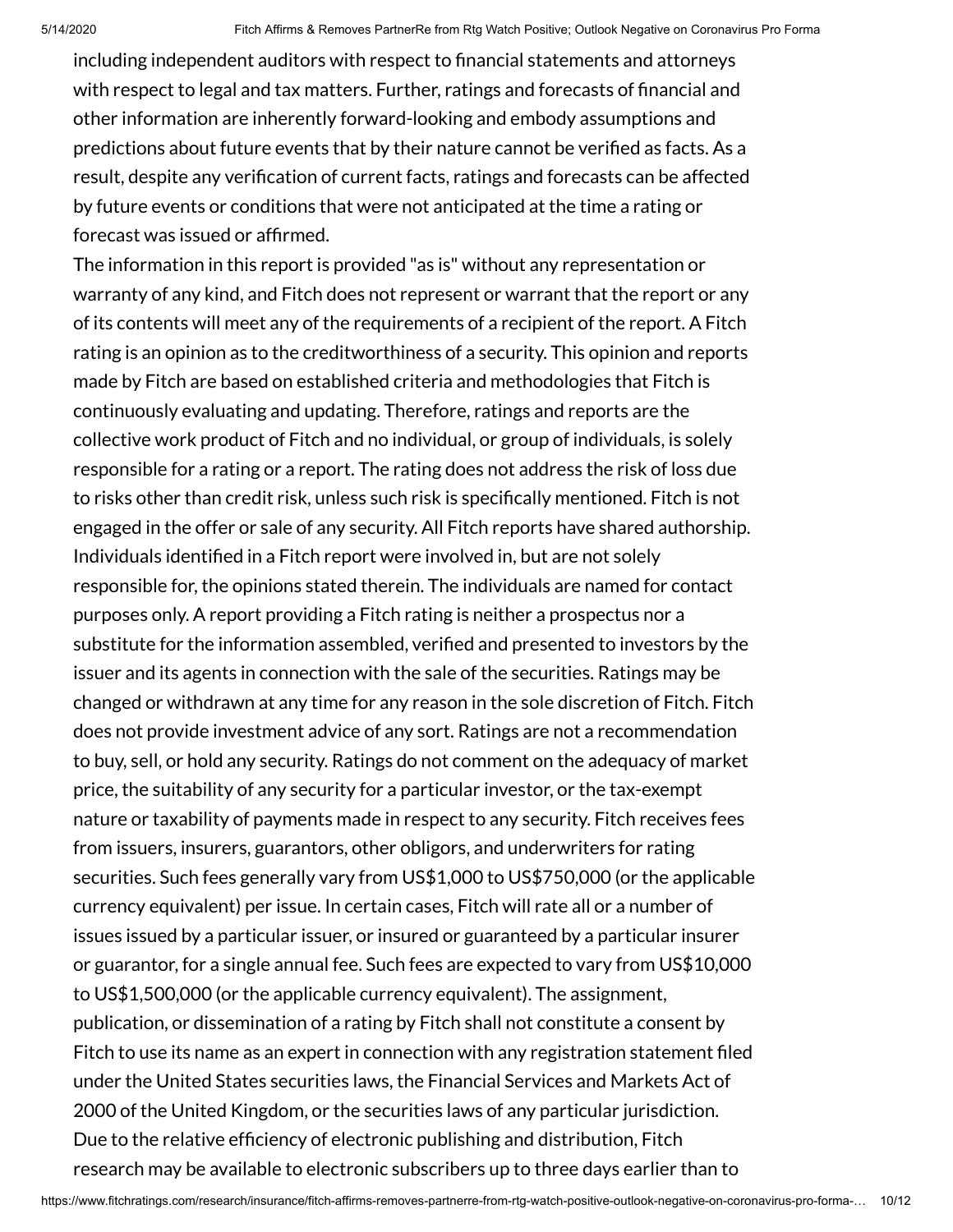print subscribers.

For Australia, New Zealand, Taiwan and South Korea only: Fitch Australia Pty Ltd holds an Australian financial services license (AFS license no. 337123) which authorizes it to provide credit ratings to wholesale clients only. Credit ratings information published by Fitch is not intended to be used by persons who are retail clients within the meaning of the Corporations Act 2001 Fitch Ratings, Inc. is registered with the U.S. Securities and Exchange Commission as a Nationally Recognized Statistical Rating Organization (the "NRSRO"). While certain of the NRSRO's credit rating subsidiaries are listed on Item 3 of Form NRSRO and as such are authorized to issue credit ratings on behalf of the NRSRO (see [https://www.fitchratings.com/site/regulatory\)](https://www.fitchratings.com/site/regulatory), other credit rating subsidiaries are not listed on Form NRSRO (the "non-NRSROs") and therefore credit ratings issued by those subsidiaries are not issued on behalf of the NRSRO. However, non-NRSRO personnel may participate in determining credit ratings issued by or on behalf of the NRSRO.

#### READ LESS

# <span id="page-10-0"></span>SOLICITATION STATUS

The ratings above were solicited and assigned or maintained at the request of the rated entity/issuer or a related third party. Any exceptions follow below.

| <b>ENTITY/SECURITY</b>                               | <b>ISIN/CUSIP/COUPON</b><br><b>RATE</b> | <b>RATING TYPE</b>                 | SC<br>ST. |
|------------------------------------------------------|-----------------------------------------|------------------------------------|-----------|
| Partner Reinsurance<br>Company Ltd.                  |                                         | Long Term Issuer Default<br>Rating | Ur        |
| Partner Reinsurance<br>Company Ltd.                  |                                         | LT Financial Strength Rating       | Ur        |
| PartnerRe Ltd.                                       |                                         | Long Term Issuer Default<br>Rating | Ur        |
| PartnerRe Ireland<br><b>Finance DAC FUR</b><br>notes | XS1489391109                            | Long Term Rating                   | Ur        |

#### UNSOLICITED ISSUERS